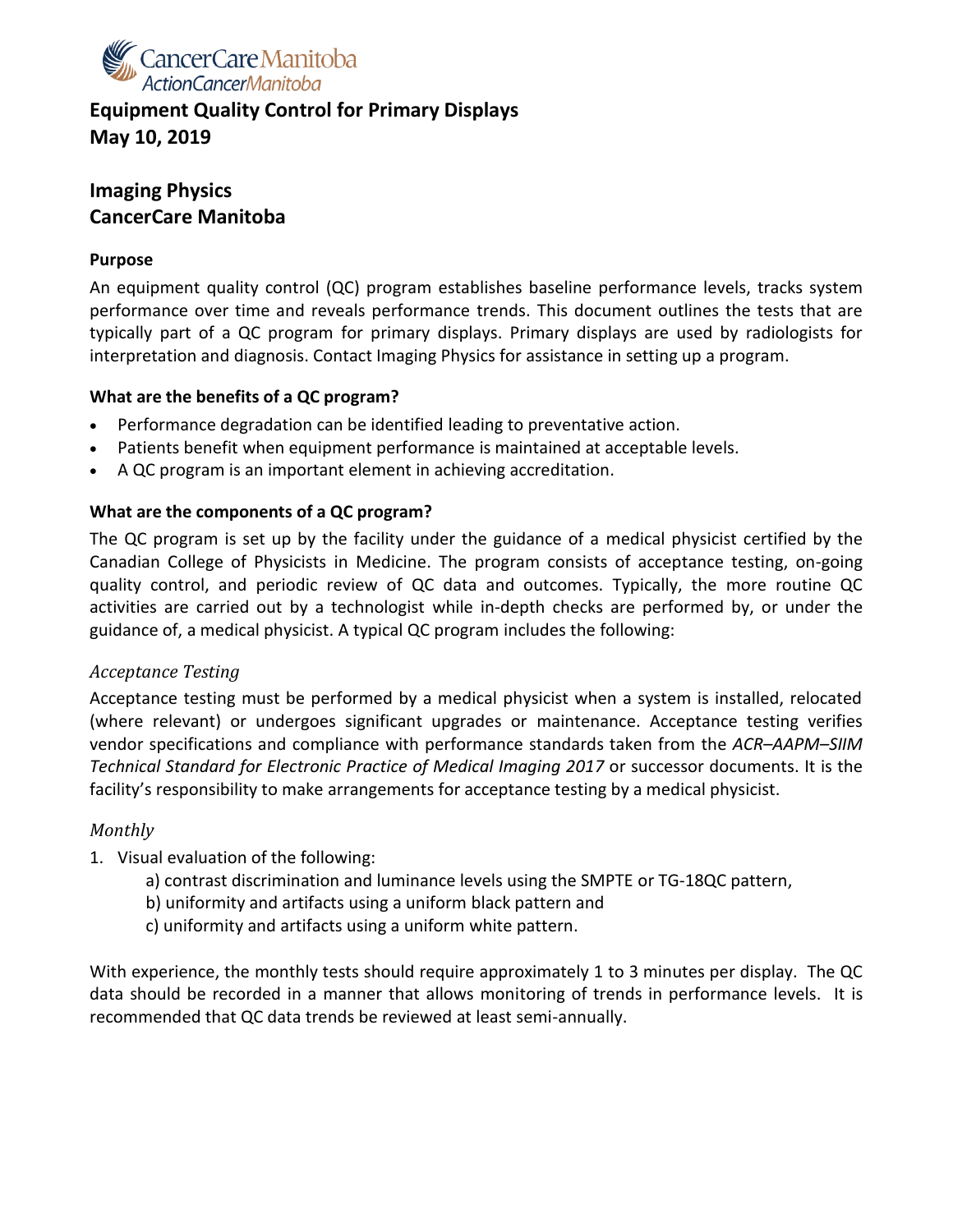Step by step instructions and a sample log sheet for primary display monthly QC are appended to this document.

### *Annually*

- 1. Annual testing by a medical physicist or display specialist to evaluate performance against vendor specifications.
- 2. Annual equipment QC review by a medical physicist.

### **Where to go for help?**

Imaging Physics at CancerCare Manitoba provides physics testing for diagnostic imaging systems, and can assist diagnostic imaging departments in setting up QC programs, training staff to perform QC tests and identifying appropriate QC tools. You can contact Imaging Physics at [Imaging.Physics@cancercare.mb.ca](mailto:Imaging.Physics@cancercare.mb.ca) or by calling 204-787-4145.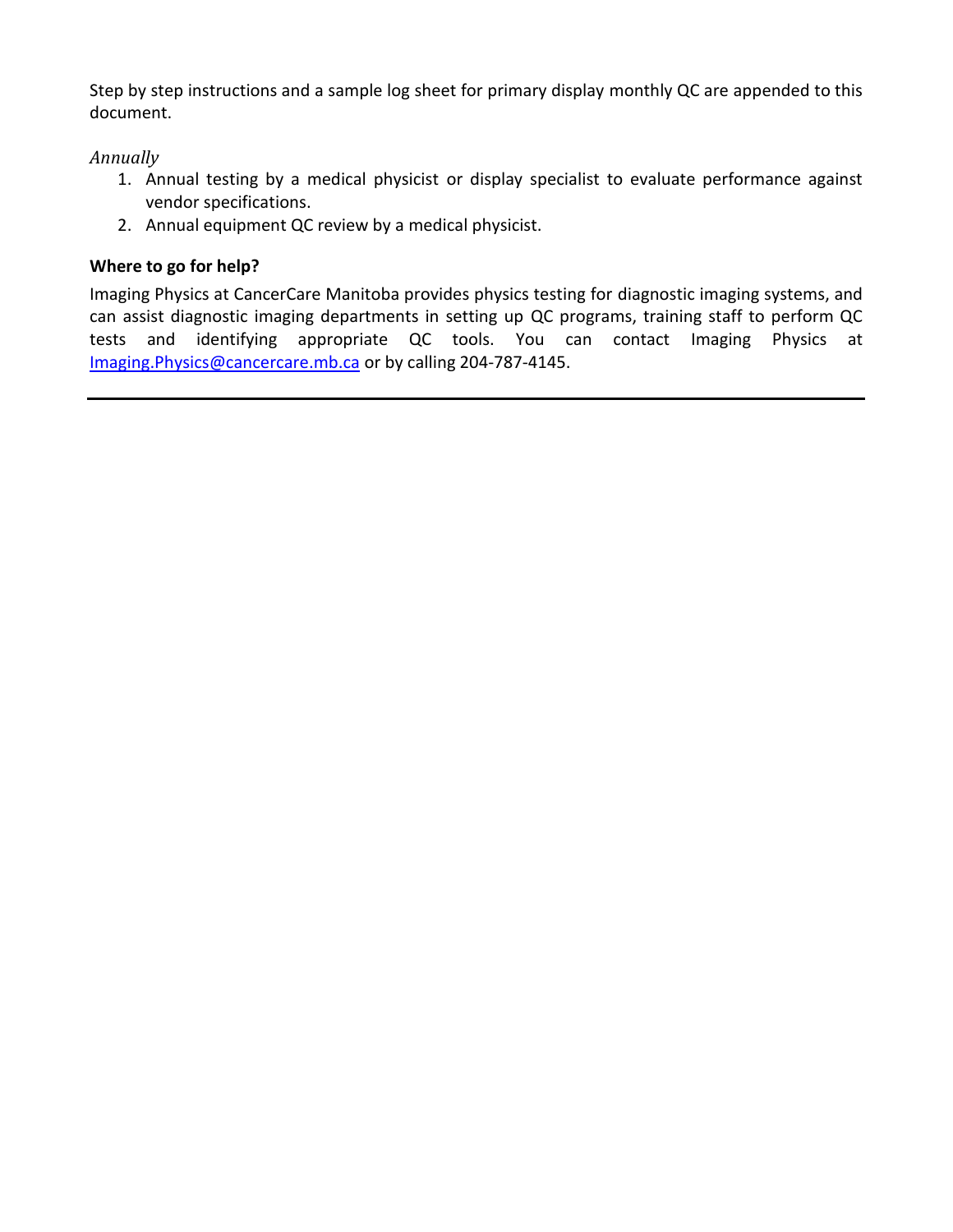# **Annual Medical Physics Review – Primary Displays**

*This is a sample form of the annual QC review to be conducted by a medical physicist. This form is required by MANQAP to demonstrate ongoing compliance with the QC requirements.* 

| <b>Facility</b>                      | <b>Department</b>                            |  |  |  |
|--------------------------------------|----------------------------------------------|--|--|--|
| System S/N                           | <b>System Location</b>                       |  |  |  |
| System make/model                    | <b>Contact Person</b>                        |  |  |  |
|                                      | Time period of data                          |  |  |  |
| Date of review                       | reviewed (mm/yy to                           |  |  |  |
|                                      | mm/yy)                                       |  |  |  |
|                                      | ( ) ACCEPTABLE                               |  |  |  |
| <b>Overall QC Program Assessment</b> | () ACCEPTABLE but requires remediation       |  |  |  |
|                                      | () NOT Acceptable. Immediate action required |  |  |  |

| <b>QC Test</b>                                                             | <b>Status</b> | <b>Comments</b> |
|----------------------------------------------------------------------------|---------------|-----------------|
| Monthly SMPTE/TG18-QC Evaluation                                           |               |                 |
| Monthly White Uniformity and Artifacts                                     |               |                 |
| Monthly Black Uniformity and Artifacts                                     |               |                 |
| Annual Physics Testing (or acceptance if<br>Equipment is new or relocated) |               |                 |

#### **Additional Comments:**

#### **Overall QC Program Assessment:**

**Required changes:**

**Additional Recommendation:**

Review conducted by

Signature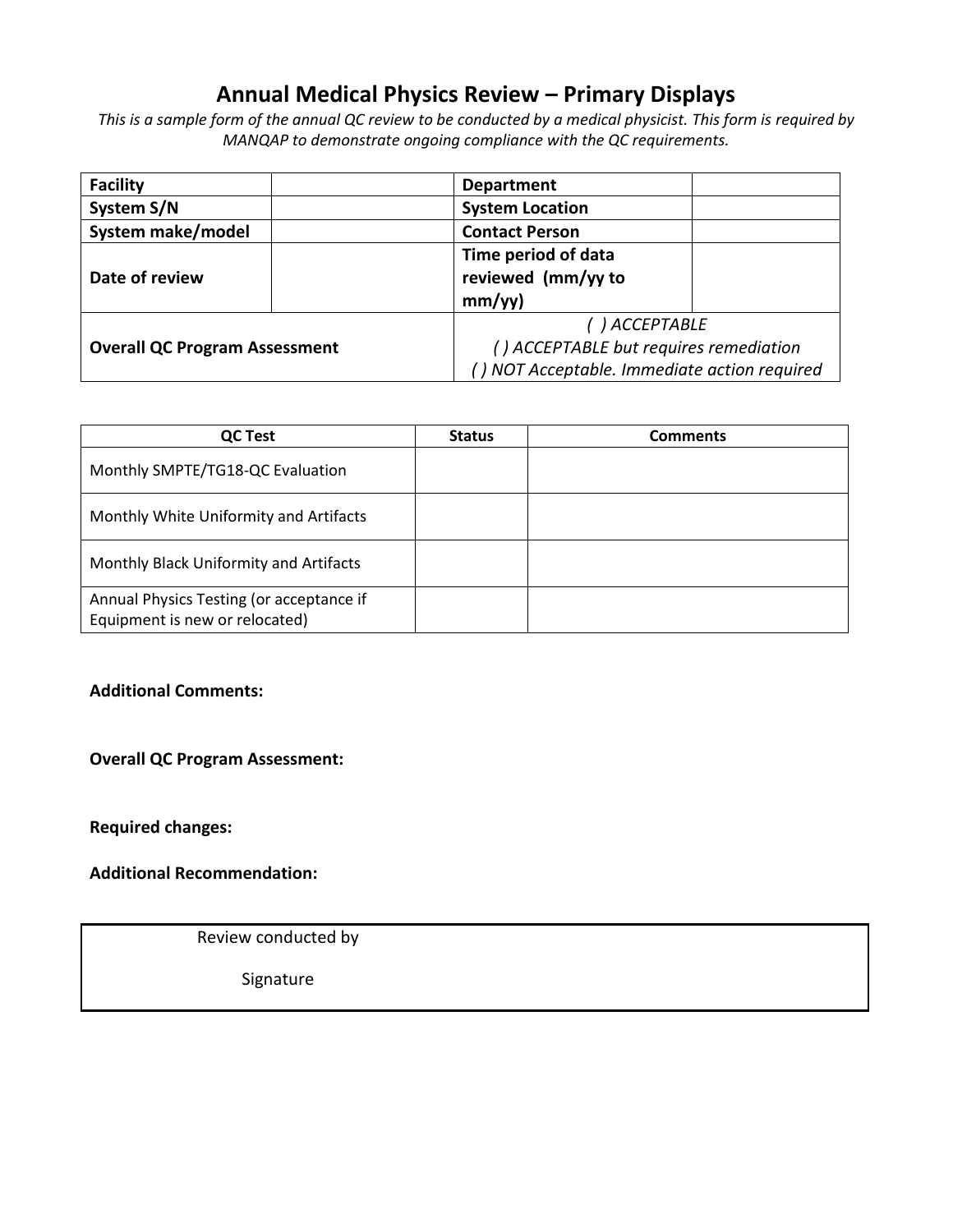# **Instructions for Monthly Quality Control for Primary Displays: Barco Displays at Radiologist Review Workstations**

### **Purpose**

Monthly visual check of basic performance of primary displays

### **Instructions**

- 1. Clean displays for monthly QC, and as required thereafter. Refer to the display cleaning instructions available on the Imaging Physics website.
- 2. Adjust viewing conditions to best possible:
	- a. Close doors and blinds
	- b. Turn off or dim lights
	- c. Ensure that other light sources are not creating glare on displays
- 3. Start Barco MediCal QAWeb Agent
	- a. Move the mouse pointer to the Notification area of the Windows Taskbar (bottom right, next to clock)
	- b. Left-click the arrow symbol to *Show hidden icons*
	- c. Double-left-click on the **MediCal QAWeb** icon (white checkmark on a green circle)
- 4. Wait for status check to complete, at which time the following buttons will highlight on the QAWeb Agent screen:

**Status Configuration Test Patterns Service Level**

- 5. Select **Status**
- 6. Under **Scheduled Actions**, select **Run** for **Visual Test**. Enter your name and press OK. The SMPTE test pattern will appear
- 7. For each display:
- a. Check that you can clearly differentiate each of the  $12$  greyscale contrast blocks, from 0% to 100%
- b. Check that you can clearly see the 5% box in the 0% **block**  $\frac{1}{2}$  block and the 95% box in the 100% block
- c. Answer the dialog box question for each display appropriately
- d. Wait for the test to complete
- e. Close the **Visual Test** screen
- f. Close the **Status** screen

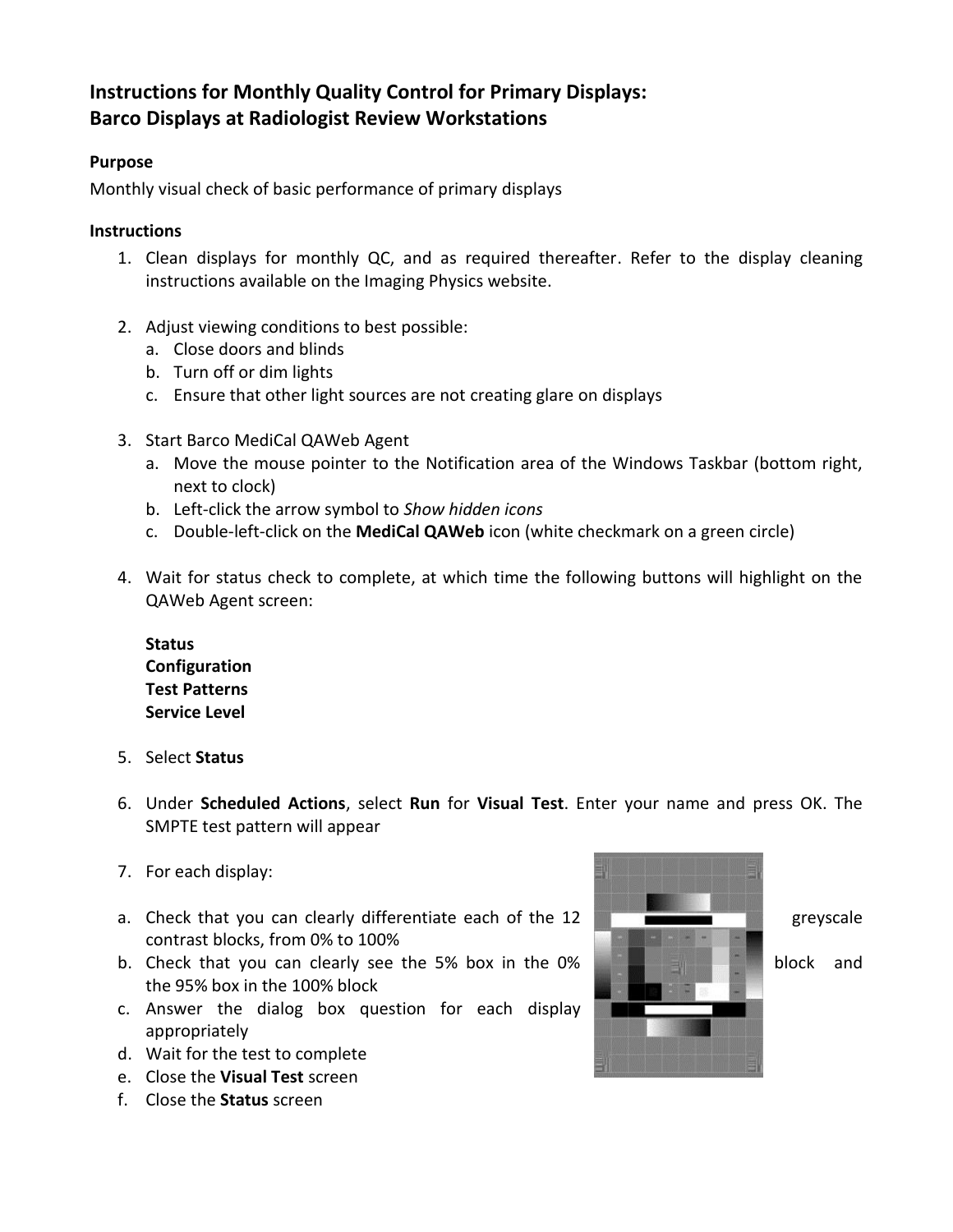- 8. You are now back at the main QAWeb Agent screen. Select **Test Patterns**
- 9. Use arrows at bottom to page through test patterns until you see **AAPM TG18-UN10** (page 8)
- 10. Select this pattern

# TG18-UN10 Pattern Version 8.0, 12/01 Copyright © 2001 by AAPM

- 11. Wait for **Searching sensor** message to disappear, after which all displays will display a uniform dark image
- 12. For each display, visually inspect for any obvious non-uniformity or patterns of bright pixels or other artifacts
- 13. Click anywhere when done to dismiss uniform dark pattern
- 14. Use arrows at bottom of Test Pattern screen to page to **AAPM TG18-UN80** test pattern (page 8)
- 15. Select this pattern



- 16. Wait for **Searching sensor** message to disappear, after which all displays will display a uniform light image
- 17. For each display, visually inspect for any obvious non-uniformity or patterns of dark pixels or other artifacts
- 18. Click anywhere when done to dismiss uniform light pattern
- 19. Close the **Test Patterns** screen
- 20. Exit MediCal QAWeb Agent screen
- 21. Log results